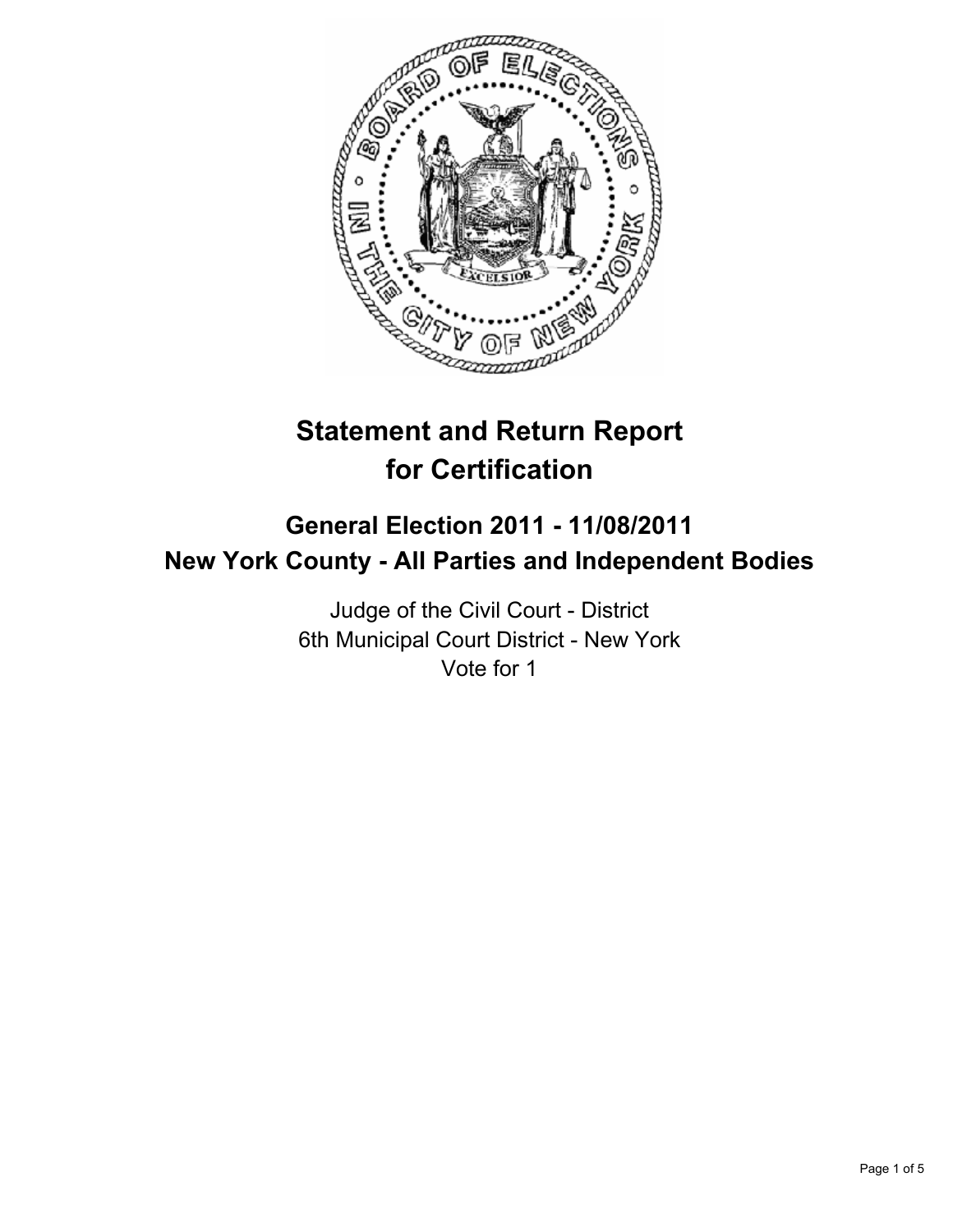

#### **Assembly District 65**

| <b>PUBLIC COUNTER</b>                                    | 2,172 |
|----------------------------------------------------------|-------|
| <b>EMERGENCY</b>                                         | 0     |
| ABSENTEE/MILITARY<br><b>FEDERAL</b>                      | 243   |
|                                                          | 0     |
| SPECIAL PRESIDENTIAL                                     | 0     |
| AFFIDAVIT                                                | 19    |
| <b>Total Ballots</b>                                     | 2,434 |
| Less - Inapplicable Federal/Special Presidential Ballots | 0     |
| <b>Total Applicable Ballots</b>                          | 2,434 |
| HAROLD A ADLER (DEMOCRATIC)                              | 1,616 |
| HAROLD A ADLER (REPUBLICAN)                              | 534   |
| ADA CODDINGTON (WRITE-IN)                                | 1     |
| ANNE MCCAUGHEY (WRITE-IN)                                | 1     |
| BRIAN JANSON (WRITE-IN)                                  | 1     |
| CHARLES BARRON (WRITE-IN)                                | 1     |
| CHRISTOPHER ANDREW KEISER (WRITE-IN)                     | 1     |
| DANIEL ISAACS (WRITE-IN)                                 | 1     |
| DEBRA SUE STEIN (WRITE-IN)                               | 1     |
| DEREK YODGAROFF (WRITE-IN)                               | 1     |
| ENCA WEISSBERG (WRITE-IN)                                | 1     |
| H.A. ADLER (WRITE-IN)                                    | 1     |
| JANICE PERITZ (WRITE-IN)                                 | 1     |
| JAVIER HAYES (WRITE-IN)                                  | 1     |
| JEFFREY P. BURACK (WRITE-IN)                             | 1     |
| JOHN A COLE (WRITE-IN)                                   | 1     |
| JOHN SMITH (WRITE-IN)                                    | 1     |
| KEN JOCKERS (WRITE-IN)                                   | 1     |
| KENDRA VIZCAINO (WRITE-IN)                               | 1     |
| KURT HOKE (WRITE-IN)                                     | 1     |
| LAURA LANG (WRITE-IN)                                    | 1     |
| LORRIE DIRKSE (WRITE-IN)                                 | 1     |
| MARK GREEN (WRITE-IN)                                    | 1     |
| ME (WRITE-IN)                                            | 1     |
| MICHELLE A CONELLY (WRITE-IN)                            | 1     |
| MICHELLE A CONNELLY (WRITE-IN)                           | 1     |
| MICKEY MOUSE (WRITE-IN)                                  | 1     |
| MORRIE KLEINBART (WRITE-IN)                              | 1     |
| NO FIRST/LAST NAME (WRITE-IN)                            | 1     |
| NO NAME (WRITE-IN)                                       | 3     |
| RON KUBY (WRITE-IN)                                      | 1     |
| <b>Total Votes</b>                                       | 2,181 |
| Unrecorded                                               | 253   |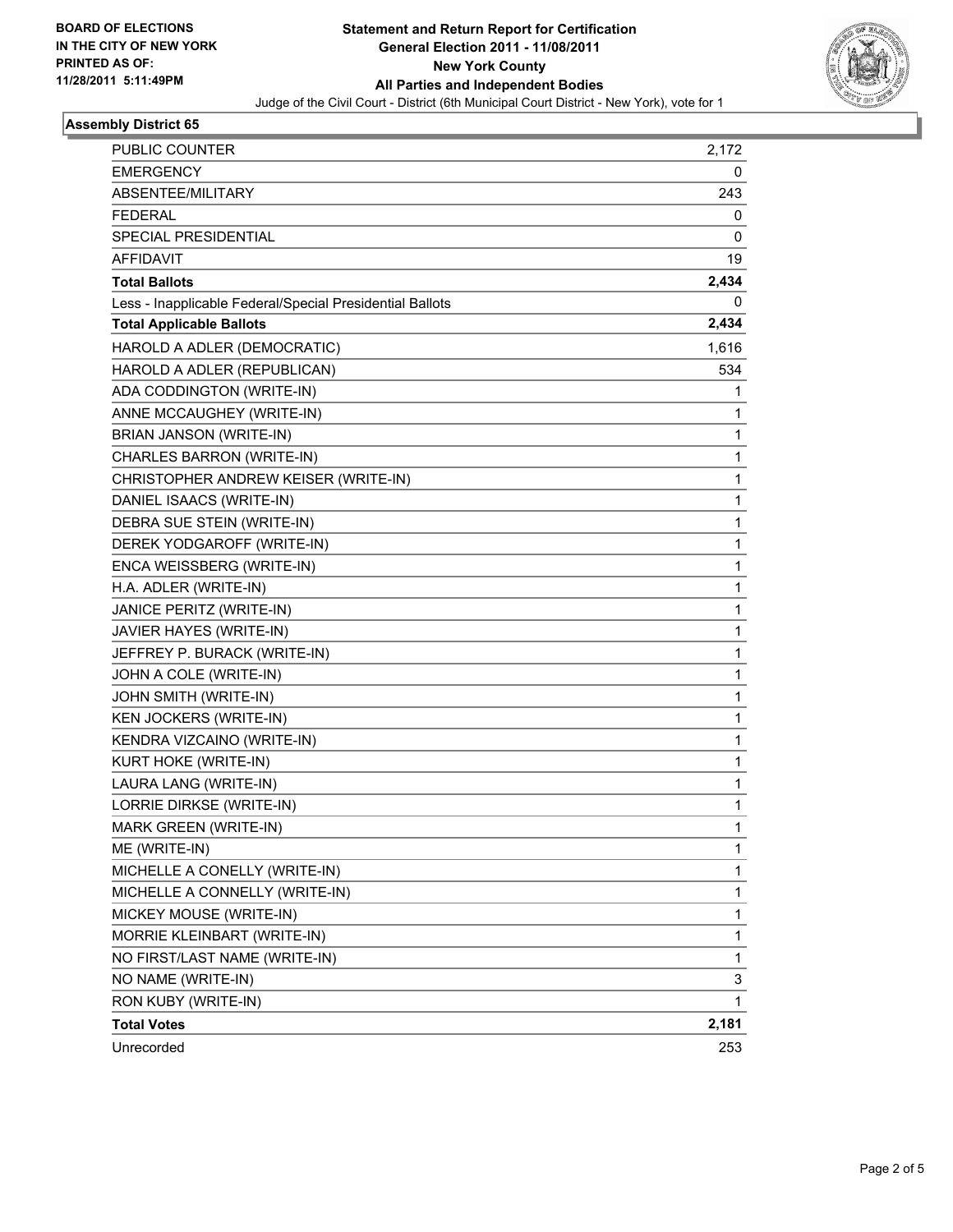

### **Assembly District 68**

| <b>PUBLIC COUNTER</b>                                    | 1,004 |
|----------------------------------------------------------|-------|
| <b>EMERGENCY</b>                                         | 0     |
| ABSENTEE/MILITARY                                        | 105   |
| FEDERAL                                                  | 0     |
| SPECIAL PRESIDENTIAL                                     | 0     |
| <b>AFFIDAVIT</b>                                         | 11    |
| <b>Total Ballots</b>                                     | 1,120 |
| Less - Inapplicable Federal/Special Presidential Ballots | 0     |
| <b>Total Applicable Ballots</b>                          | 1,120 |
| HAROLD A ADLER (DEMOCRATIC)                              | 700   |
| HAROLD A ADLER (REPUBLICAN)                              | 62    |
| LENNARD MCNEIL (WRITE-IN)                                | 1     |
| MARION RAGLAND (WRITE-IN)                                | 1     |
| NOEL LEADER (WRITE-IN)                                   | 1     |
| <b>Total Votes</b>                                       | 765   |
| Unrecorded                                               | 355   |

#### **Assembly District 73**

| <b>PUBLIC COUNTER</b>                                    | 1,134 |
|----------------------------------------------------------|-------|
| <b>EMERGENCY</b>                                         | 0     |
| ABSENTEE/MILITARY                                        | 96    |
| <b>FEDERAL</b>                                           | 0     |
| <b>SPECIAL PRESIDENTIAL</b>                              | 0     |
| <b>AFFIDAVIT</b>                                         | 4     |
| <b>Total Ballots</b>                                     | 1,234 |
| Less - Inapplicable Federal/Special Presidential Ballots | 0     |
| <b>Total Applicable Ballots</b>                          | 1,234 |
| HAROLD A ADLER (DEMOCRATIC)                              | 777   |
| HAROLD A ADLER (REPUBLICAN)                              | 272   |
| ANETTE FISHER (WRITE-IN)                                 | 1     |
| EMILY KITAY (WRITE-IN)                                   | 1     |
| <b>GERSON BARRERO (WRITE-IN)</b>                         | 1     |
| HERMAN CAIN (WRITE-IN)                                   | 1     |
| MICKEY MOUSE (WRITE-IN)                                  | 1     |
| MITCHELL TENZER (WRITE-IN)                               | 1     |
| NO FIRST/LAST NAME (WRITE-IN)                            | 2     |
| NO NAME (WRITE-IN)                                       | 3     |
| STEPHEN NOSAL (WRITE-IN)                                 | 1     |
| TIMOTHY J WALTON (WRITE-IN)                              | 1     |
| <b>Total Votes</b>                                       | 1,062 |
| Unrecorded                                               | 172   |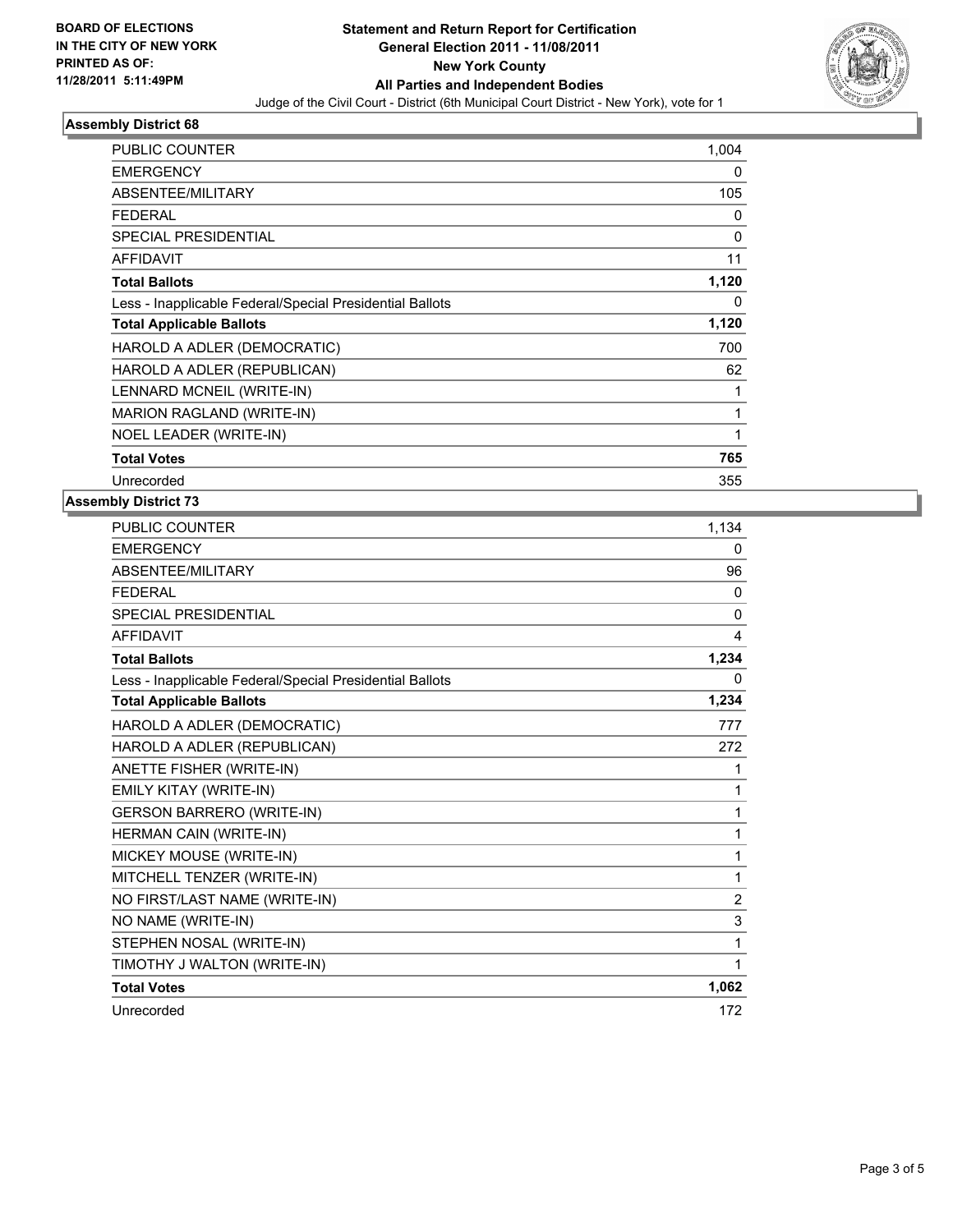

#### **Total for Judge of the Civil Court - District (6th Municipal Court District - New York) - New York County**

| <b>PUBLIC COUNTER</b>                                    | 4,310        |
|----------------------------------------------------------|--------------|
| <b>EMERGENCY</b>                                         | 0            |
| ABSENTEE/MILITARY                                        | 444          |
| <b>FEDERAL</b>                                           | 0            |
| SPECIAL PRESIDENTIAL                                     | 0            |
| AFFIDAVIT                                                | 34           |
| <b>Total Ballots</b>                                     | 4,788        |
| Less - Inapplicable Federal/Special Presidential Ballots | 0            |
| <b>Total Applicable Ballots</b>                          | 4,788        |
| HAROLD A ADLER (DEMOCRATIC)                              | 3,093        |
| HAROLD A ADLER (REPUBLICAN)                              | 868          |
| ADA CODDINGTON (WRITE-IN)                                | 1            |
| ANETTE FISHER (WRITE-IN)                                 | 1            |
| ANNE MCCAUGHEY (WRITE-IN)                                | 1            |
| BRIAN JANSON (WRITE-IN)                                  | 1            |
| CHARLES BARRON (WRITE-IN)                                | 1            |
| CHRISTOPHER ANDREW KEISER (WRITE-IN)                     | 1            |
| DANIEL ISAACS (WRITE-IN)                                 | 1            |
| DEBRA SUE STEIN (WRITE-IN)                               | 1            |
| DEREK YODGAROFF (WRITE-IN)                               | 1            |
| EMILY KITAY (WRITE-IN)                                   | 1            |
| ENCA WEISSBERG (WRITE-IN)                                | 1            |
| <b>GERSON BARRERO (WRITE-IN)</b>                         | 1            |
| H.A. ADLER (WRITE-IN)                                    | 1            |
| HERMAN CAIN (WRITE-IN)                                   | 1            |
| JANICE PERITZ (WRITE-IN)                                 | 1            |
| JAVIER HAYES (WRITE-IN)                                  | 1            |
| JEFFREY P. BURACK (WRITE-IN)                             | 1            |
| JOHN A COLE (WRITE-IN)                                   | 1            |
| JOHN SMITH (WRITE-IN)                                    | 1            |
| KEN JOCKERS (WRITE-IN)                                   | 1            |
| KENDRA VIZCAINO (WRITE-IN)                               | $\mathbf{1}$ |
| KURT HOKE (WRITE-IN)                                     | 1            |
| LAURA LANG (WRITE-IN)                                    | 1            |
| LENNARD MCNEIL (WRITE-IN)                                | 1            |
| LORRIE DIRKSE (WRITE-IN)                                 | 1            |
| MARION RAGLAND (WRITE-IN)                                | 1            |
| MARK GREEN (WRITE-IN)                                    | 1            |
| ME (WRITE-IN)                                            | 1            |
| MICHELLE A CONELLY (WRITE-IN)                            | 1            |
| MICHELLE A CONNELLY (WRITE-IN)                           | 1            |
| MICKEY MOUSE (WRITE-IN)                                  | 2            |
| MITCHELL TENZER (WRITE-IN)                               | 1            |
| MORRIE KLEINBART (WRITE-IN)                              | 1            |
| NO FIRST/LAST NAME (WRITE-IN)                            | 3            |
| NO NAME (WRITE-IN)                                       | 6            |